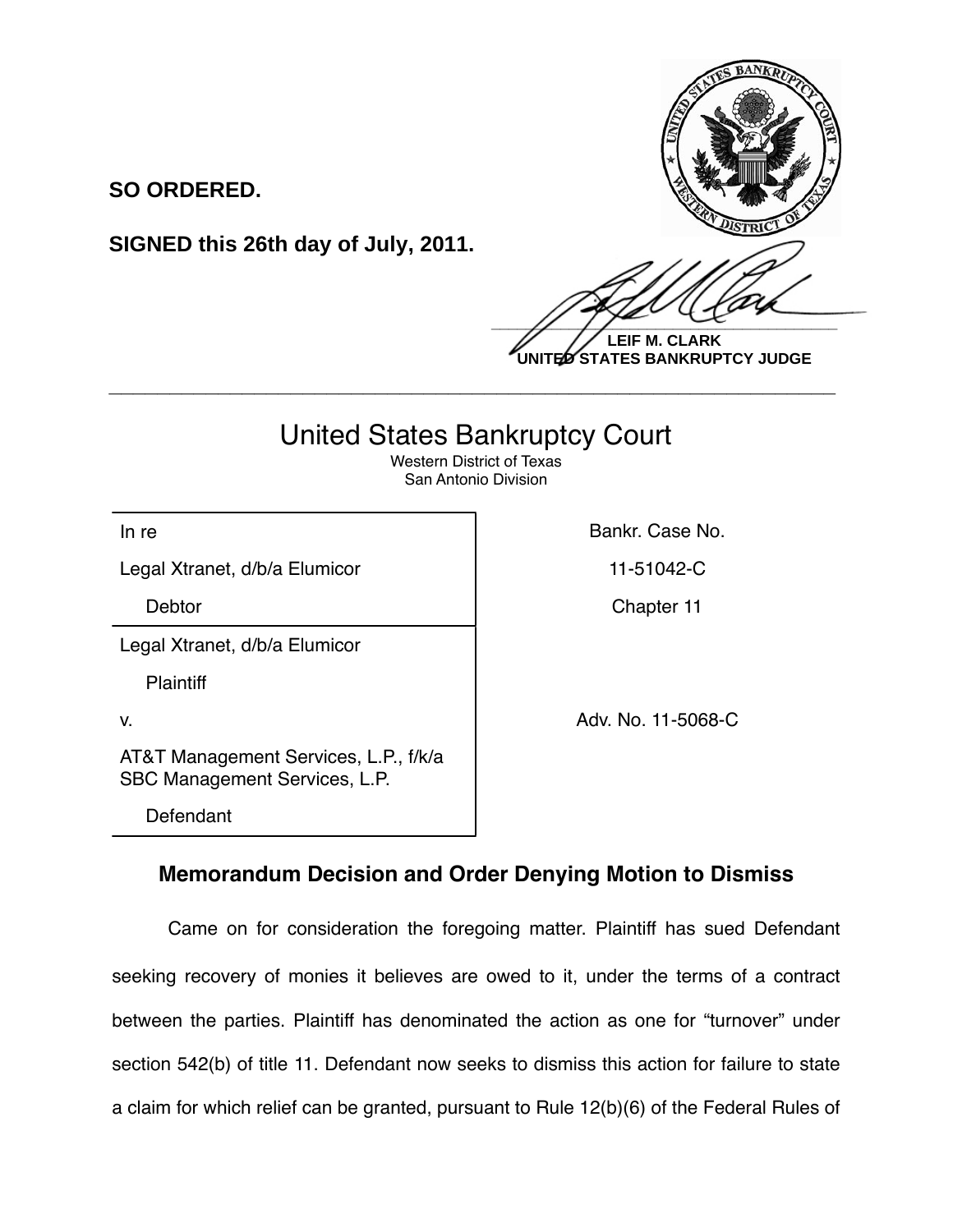Civil Procedure, applicable in bankruptcy by virtue of Rule 7012 of the Federal Rules of Bankruptcy Procedure. The gravamen of the motion to dismiss is that no recovery is available to the Plaintiff under the pleaded section of the Bankruptcy Code, because that section is reserved for the recovery of property the entitlement to which is not in dispute.

The Defendant may well be right in its contention that turnover under section 542 is the wrong remedy. The case law cited by the Defendant certainly supports that view. See, e.g., OHC Liquidation Trust V. Discovery Re (In re Oakwood Homes Corp.), 342 B.R. 59, 67 (Bankr. D.Del. 2006); *Hechinger Inv. Co. of Del., Inc. v. Allfirst Bank (In re Hechinger Inv. Co. of Del., Inc.)*, 282 B.R. 149, 161 (Bankr. D.Del. 2002); *N. Parent, Inc. v. Cotter & Co. (In re N. Parent, Inc.)*, 221 B.R. 609, 626 (Bankr. D.Mass. 1998); *see also Schmidt v. United States Marshal Serv. (In re Villareal)*, 2007 Bankr. LEXIS 463, \*9 (Bankr. S.D.Tex. Feb. 8, 2007) (turnover remedy not available to recover debts that are either unliquidated or are in dispute).

The Defendant is *not* right that the appropriate remedy is dismissal of the lawsuit, however. So long as the complaint states a claim for which relief may be granted, setting out facts in support of that claim, the fact that the Plaintiff may cite as a basis for recovery a statute that is not applicable does not require the dismissal of the action. It only requires a finding that, though relief might be available under a theory of law, it is not available under *that* theory of law. Rule 12(b)(6) is reserved for situations in which a recovery is not available *at all* as a matter of law. *See Aldridge v. Indian Elec. Coop.,*  2008 U.S. Dist. LEXIS 31899, \*5 (N.D.Okla. Apr. 17, 2008) (whether a theory of recovery is properly alleged is determined by whether the pleading alleges sufficient